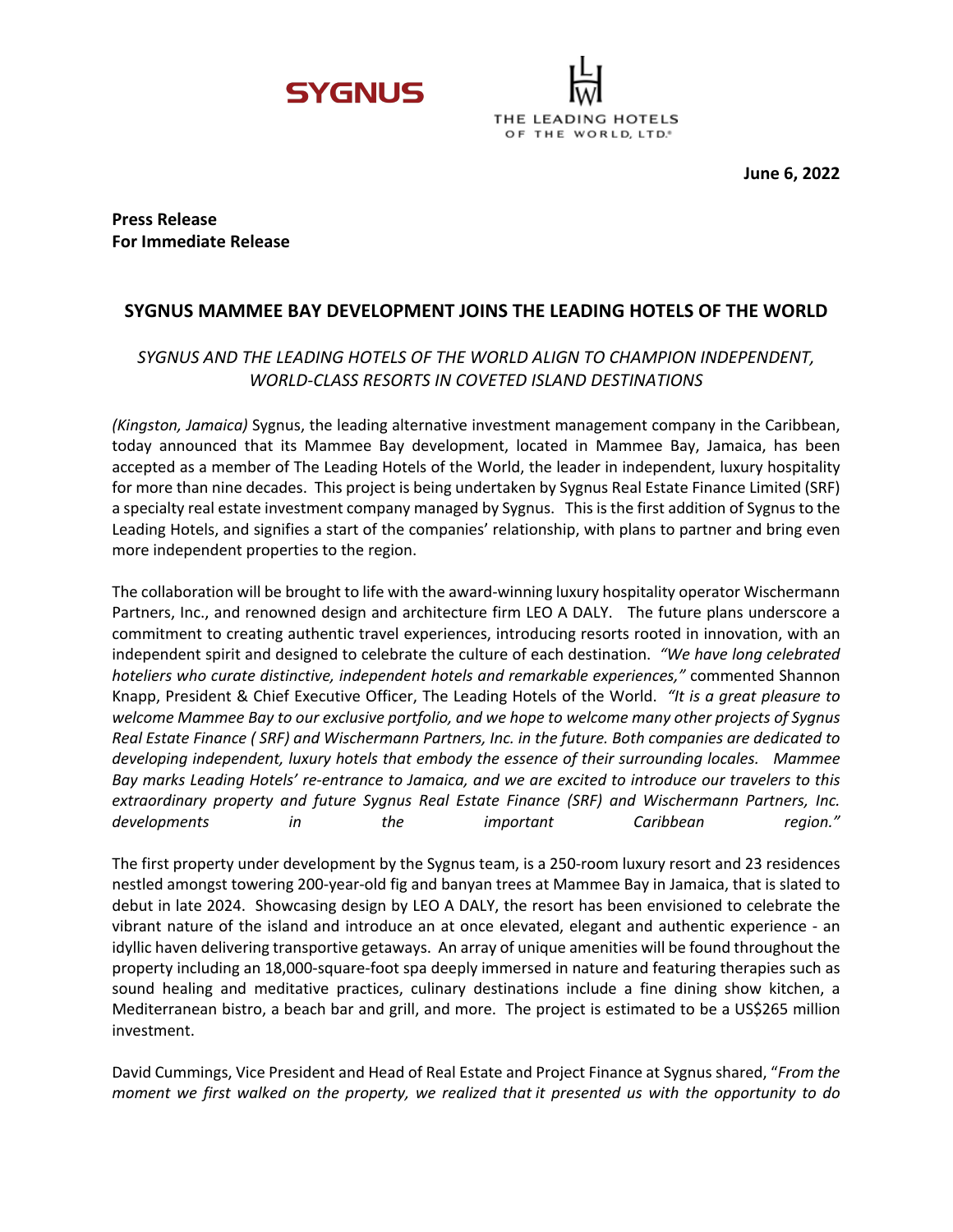



 *something special with it, based on its location, foliage, topography and of course, its beach. We assembled a world class team of award-winning professionals to help us design and create what we intend to be a hospitality product that Jamaica will be proud of. The fact that Leading Hotels of the World has already agreed to partner with us is a testament to our strategy, as well as our ambitions for SRF to expand this luxury hospitality product across the region*"

Sygnus is actively exploring future developments in the Dominican Republic and St. Lucia, among other magnificent island escapes.

*"As the regional leaders in the alternative investments space, Sygnus through our specialty real estate investment company, Sygnus Real Estate Finance (SRF) have always had a key interest in enhancing the luxury hospitality market in Jamaica and our Mammee Bay project represents the ideal opportunity to achieve this. In collaboration with the Leading Hotels of the World and a group of highly talented partners, our vision is not only to execute the Mammee Bay project but to over time build out a series of similar luxury projects in other highly sought-after destinations across the Caribbean,"* remarks Berisford Grey, Chief Executive Officer of Sygnus Group.

## **About Sygnus Group**

Headquartered in Jamaica, Sygnus has operations in Puerto Rico and St. Lucia, and is the Caribbean's leading alternative investment management company with investment funds spanning private credit, real estate and private equity. Sygnus Capital Limited is a licensed securities dealer in Jamaica with the Financial Services Commission and is focused on providing clients with independent Investment Banking and Investment Advisory Services. As a registered broker, Sygnus Capital is committed to assisting local and regional clients to access financing through the debt or equity capital markets, as well as non-traditional channels through our Private Credit Investment companies.

Sygnus manages Sygnus Credit Investments Limited (SCI) which is listed on the Jamaica Stock Exchange (JSE) and is the largest Private Credit Investment company in the English-Speaking Caribbean. SCI is a pioneering private credit investment company, which offers creative debt financing to middle market businesses across the Caribbean. Sygnus Real Estate Finance Limited (SRF) which recently listed on the JSE, provides flexible capital (Debt or Equity) to all classes of real estate assets (commercial, hospitality, industrial or residential). Sygnus Deneb Investments Limited (SDI) invests private equity capital in companies in the form of growth capital, buyouts and turnarounds. Sygnus also offers its clients Investment Banking, Wealth Advisory and Tax Advisory services.

## **About Leading Hotels of the World**

Comprised of more than 400 hotels in over 80 countries, LHW is the largest collection of independent luxury hotels. In 1928, 38 independent hoteliers came together to create LHW. Since then, the Company has carefully curated distinctive hotels, resorts, inns, chalets, villas, and safari camps from the snow-capped Alps of Europe to the African veldt, to share them with adventurous souls who seek the remarkably uncommon. The LHW community is filled of exceptional individuals, united by a passion for the surprising discoveries and details that come with every experience. LHW hoteliers are artisans of hospitality whose expertise, commitment to excellence, and individual flair allows them to create story-worthy moments for their guests. And it is these authentic, individualized experiences combined with the warm hospitality and high-touch service they provide that keeps discerning travelers returning again and again. LHW's collection covers the globe and promises a